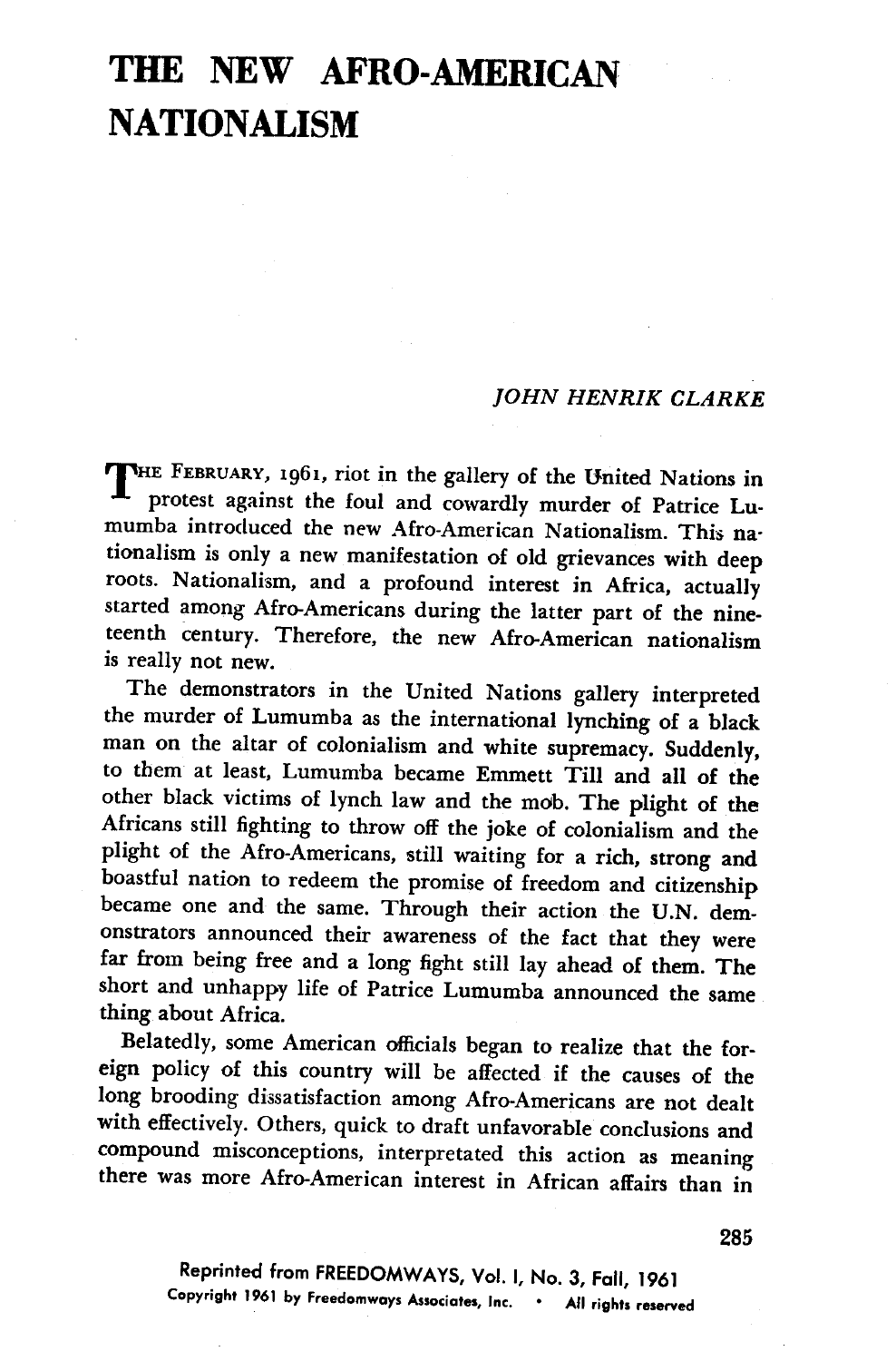### FALL 1961

#### FREEDOMWAYS

the affairs of the United States. Both interpretors seemed to have missed <sup>a</sup> vital point-the United States has never had an official policy based on the granting of complete citizenship to Afro-Americans, nor has the United States ever had an official policy based on the complete elimination of, or approving of the complete elimination, of colonialism in Africa.

Patrice Lumumba became <sup>a</sup> hero and <sup>a</sup> martyr to Afro-American nationalists because he was the symbol of the black man's humanity struggling for recognition. The life of Patrice Lumumba proved that he was <sup>a</sup> product of Belgian paternalism and misrule in the Congo. In more favorable circumstances, he might have become one of the most astute national leaders of the twentieth century. When the Congo emerged clearly in the light of modern history he was its bright star . Lumumba was <sup>a</sup> true son of Africa and was accepted as belonging to all of Africa, not just the Congo. No other personality in African history has leaped so suddenly from death to martyrdom.

This is why Lumumba was and is still being extolled-this "best son of Africa," this "Lincoln of the Congo," this "Black Messiah," whose struggle was made noble by his unswerving demand for centralism against all forms of Balkanization. His effort was made' more heroic by his unyielding resistance to the forces of neocolonialism which finally killed his body, but not his spirit. The spirit of Patrice Lumumba will roam over the African land for many years to come.

This spirit was <sup>a</sup> natural choice to rekindle the flame of Afro-American nationalism.

Harlem has always been the incubator for black nationalism in the United States. Presently this nationalism is being hampered by too many organizations and too many leaders with conflicting programs. Some of these "leaders" are self-seeking money changers who have found a haven, and <sup>a</sup> bonanza in the African nationalist movement. The major nationalist groups and their programs are briefly outlined here:

Nation of Islam: A nation-wide organization, dating to 1930, led since 1933 by Elijah Muhammad, born Elijah Poole in Georgia sixty-three years ago. Headquarters in Chicago. Temple No. 7 in New York is led by 35-year-old Minister Malcolm X. The Black Muslim movement is presently the most dynamic force for-protest and change in the United States. Of all the Afro-American nation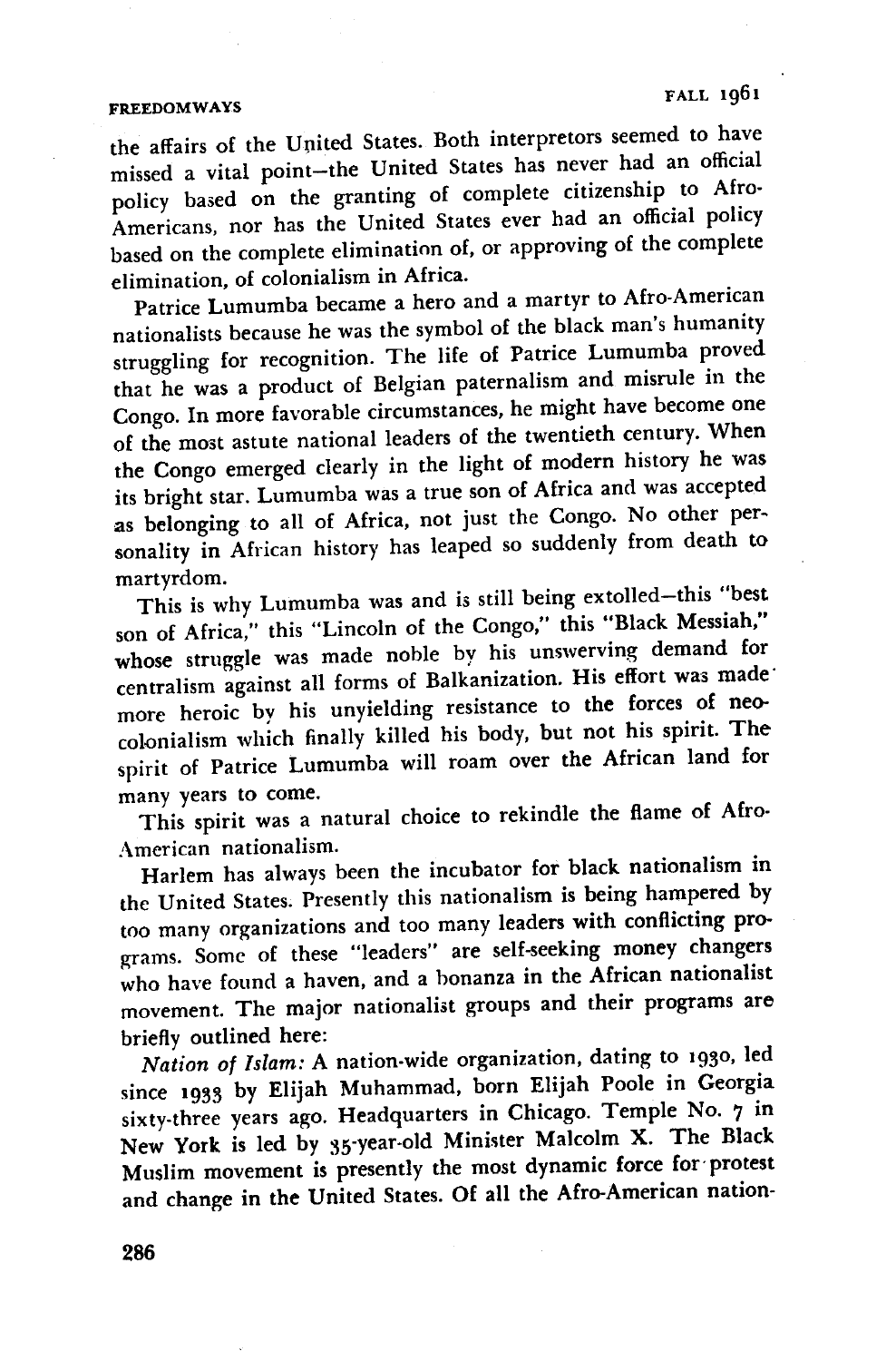alist groups this is the one that is most feared by white people. More about them later.

Muslim Brotherhood: This group claims to be authentic Muslim and is hostile to the Nation of Islam group, whose followers are massive and growing fast. The hostility between these two groups has been overplayed by the press. Muslim Brotherhood is led by Talib Ahmed Dawud, husband of singer Dakota Staton.

United African Nationalist Movement: This group was started in <sup>1948</sup> by James R. Lawson, formerly an official in the Harlem Labor Union. Lawson's many enemies insist that his movement is mostly on paper. This accusation notwithstanding he continues to be one of the most active of the Harlem group of nationalists . He maintains liaison with most of the African missions at the United Nations, he says, "to exchange information, ideas and techniques and to coordinate demonstrations in the common cause."

The Universal African Nationalist Movement: This organization has been led by Benjamin Gibbons for over twenty years. This is one of the numerous groups that was formed after the breaking up of the major "Back To Africa" movement-The Universal Negro Improvement Association, after the decline of Marcus Garvey, who was the most colorful and the most effective of all African nationalists of the 20th century. This group still uses Garvey's old slogan, "Africa for the Africans-those at home and those abroad."

Cultural Association for Women of African Heritage: This group is important because it represents the entry of Afro-Americans from the entertainment field into the nationalist movement. Headed by a dynamic personality, singer Abby Lincoln, who participated in the demonstration at the U.N. In defense of her group, she says, "We Afro-Americans will be heard by any means you make it necessary for us to use." She is without reservations in denouncing, "crumb-crunching, cocktail-sipping Uncle Tom leadership paid by colonialists."

The African Nationalist Pioneer Movement headed by Carlos Cooks, is the most active of the splinter nationalist groups born out of the breaking up of the Garvey Movement. Other groups in this category are: The Garvey Club, United Sons and Daughters of Africa; and the First Africa Corps.

The most active of the new nationalist groups are: Liberation Committee for Africa, On Guard Committee for Freedom and the Provisional Committee For a Free Africa.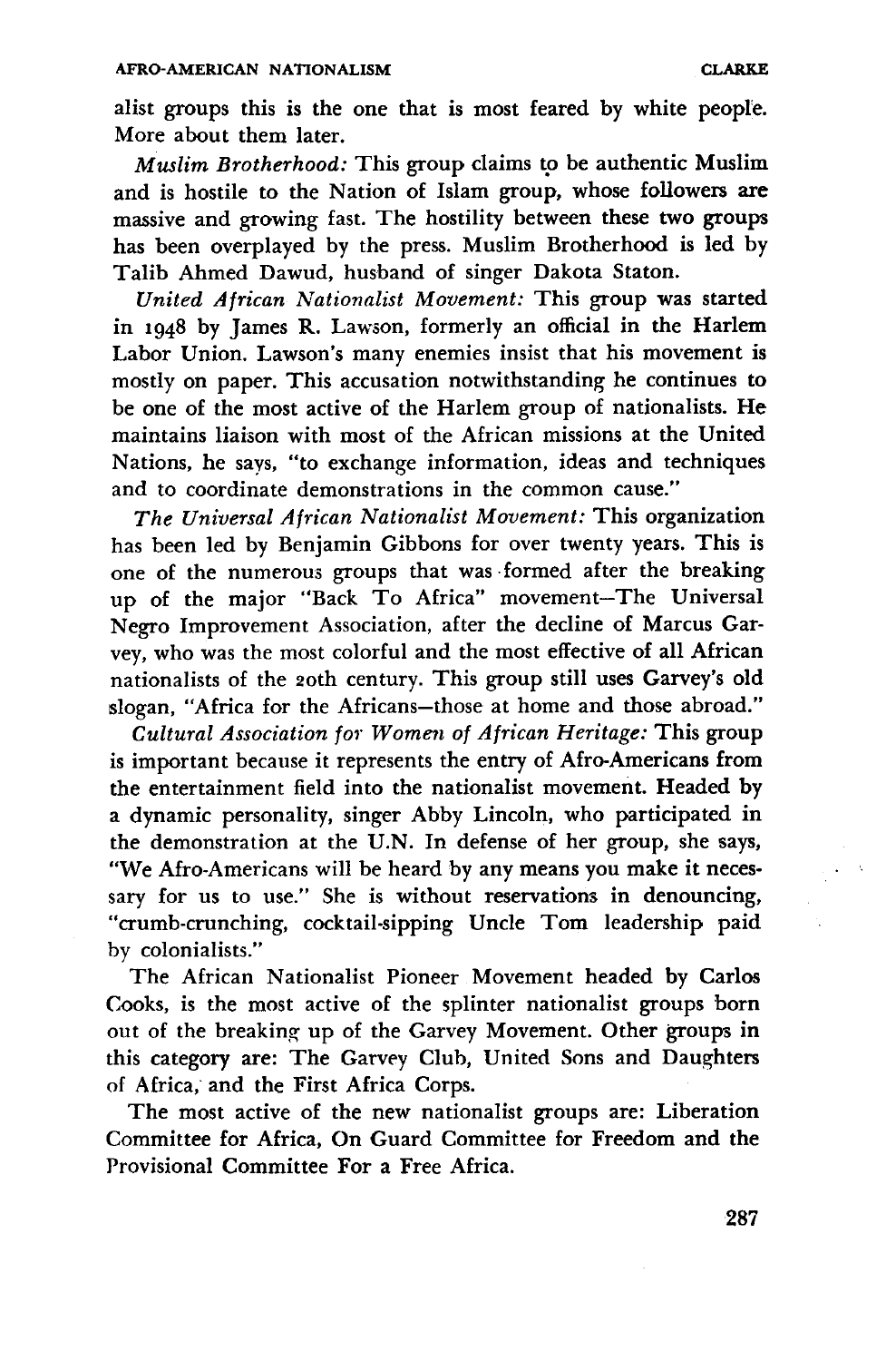# FREEDOMWAYS FALL <sup>1961</sup>

The National Memorial Book Store, operated by Lewis H. Michaux is the main gathering place for Harlem nationalists . It is called the Home of Common Sense and Proper Propaganda, Headquarters, of Back- to African Movement. The backroom of the book store contains <sup>a</sup> collection of pictures of the great personalities in the history of Afro-Americans. The area in front of the store has been renamed "Harlem Square."

Of all the nationalist groups in the United States, the Nation of Islam, called the Black Muslims, are the most written about and the most misunderstood. The interpreters of this group have not been able to decide whether the movement is religious or political. In a recent interview with Malcolm X, he said to me: "Our religion is mainly trying to find <sup>a</sup> way for the black man to get some heaven while he is down here on earth."

To accomplish the above mentioned objective, the Black Muslim movement will have to be both religious and political. It will have to be <sup>a</sup> spiritual, political and an economic force.

A recent convert to the Black Muslim Movement, explaining why he joined the movement, and the basis of its appeal to an increasing number of Afro-Americans, said: "I am a man of forty years of age. <sup>I</sup> fought against people who were supposed to be this country's enemies in the Second World War, and my father fought in the First World War. <sup>I</sup> have been <sup>a</sup> patriotic citizen and <sup>I</sup> have always obeyed this country's laws. Yet, <sup>I</sup> have never been able to feel like <sup>a</sup> citizen or <sup>a</sup> man. <sup>I</sup> was <sup>a</sup> 33rd degree Mason and <sup>I</sup> have been a deacon in two different churches . <sup>I</sup> am a first class cabinet maker and <sup>I</sup>'ve had my own shop for nearly ten years. In spite of all of this, white people still treated me as if <sup>I</sup> was <sup>a</sup> boy. The Muslims have taught me that <sup>I</sup> am a man-a black man-and that's something <sup>I</sup> can feel proud of."

This convert has stated the case for the Black Muslims, in capsule. The drama of this search for dignity, definition and direction is old, the cast of characters is new. To some extent the Black Muslims are a latter-day version of the Garvey Movement, with a new sounding dogma which is basically the same as Marcus Garvey's.

To the Black Muslims the American promise and the American dream have grown sour without fulfillment. They have lost faith in the United States as a democratic nation.

The Black Muslims in the United States have created what is essentially <sup>a</sup> proletarian movement. This is the largest movement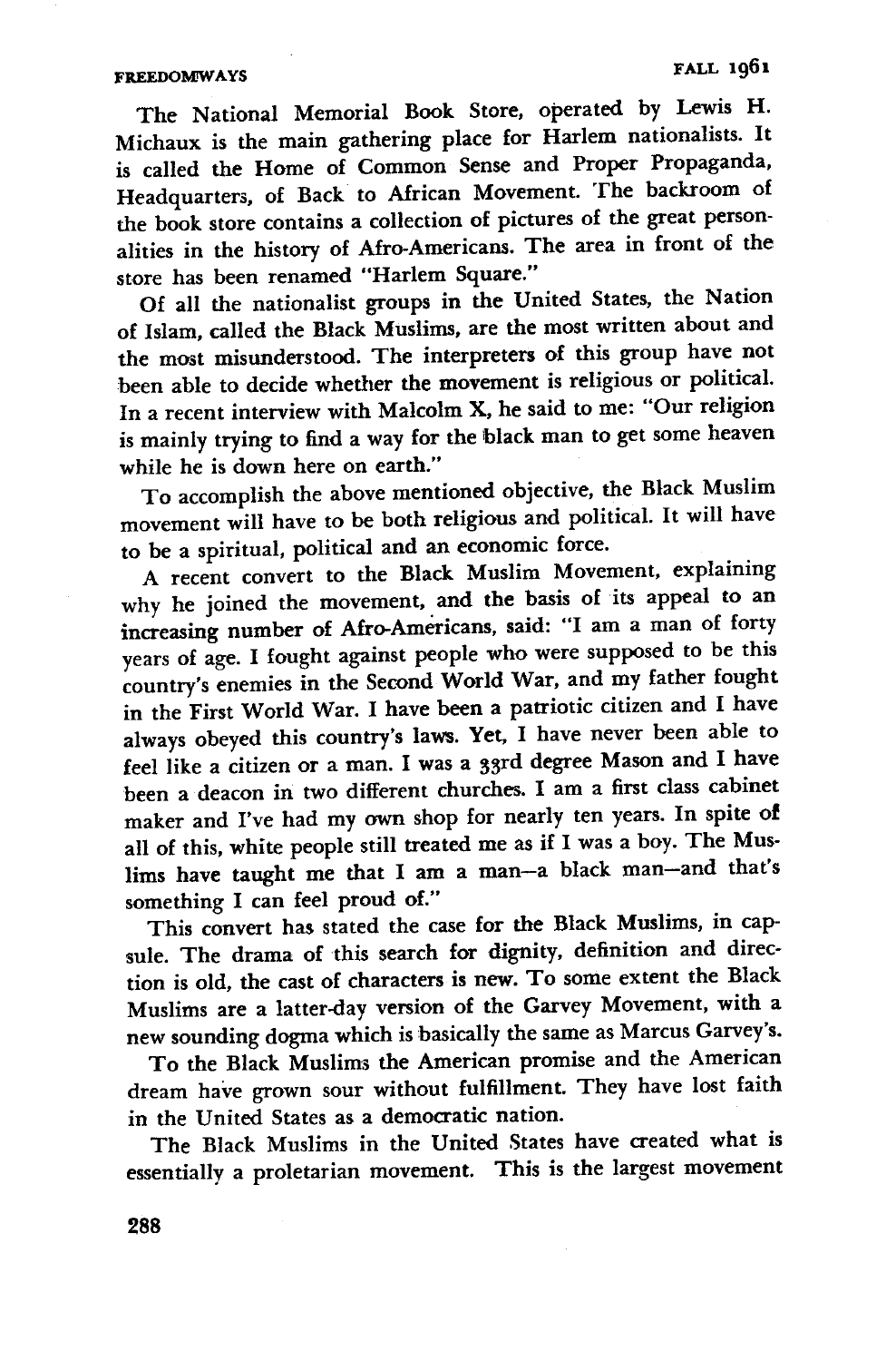of this nature to emerge among Afro-Americans since the heyday of Marcus Garvey and the collapse of his "back to Africa" dream.

In the following quote from Eric Lincoln's book, The Black Muslims in America, he explains why the Black Bourgeoisie "leaders" have been <sup>a</sup> complete failure with the Afro-Americans who make up the growing Black Muslim Movement.

"Organizations such as the NAACP and the National Urban League, for all their virtues, have not caught the imagination and adherence of the Negro masses . Their memberships tend to comprise middle and upper-class Negroes and whites, in each case the least disprivileged of their race . The Black Muslims, by contrast, are undeniably a mass movement. From their present base of more than roo,ooo members, they are reaching for the support of the entire Negro lower class-and ultimately, of all other black Americans."

With this program it can be clearly seen that the Black Muslims have flung down a challenge to all other existing Afro-American organizations. How this challenge is answered will determine the future of the people of African descent in the Western World.

## Religious convictions involved

The explainers of the new Afro-American Nationalism have given most of their attention to the black nationalist splinter groups, heirs to the once powerful Garvey movement, and the Black Muslims. In taking this all too narrow approach, they have neglected another vital manifestation of the new Afro-American Nationalism. Afro-Americans are turning away from both Christianity and Islam. There is a growing tendency to study and adhere to religions and customs that originated and developed in Africa.

The most notable trend in this direction can be observed in the rise of Voodoo cults in Harlem and other large Afro-American communities. The name of the cult, like the cult itself is of West Afri, can origin. In Africa these cults were once predominant among the Fon people of Dahomey and the Yoruba people of Western Nigeria. This African religion, now being reintroduced is not new to the people of African descent in the Western world. In Janheim Jahn's book, "Muntu, The New African Culture," he gives the following report of the early manifestations of Voodoo in the slaves who were brought to England, the West Indies and the United States :

"The reason why it (Voodoo) was the religious conception of Dahomey in particular that came to prevail in Haiti is apparent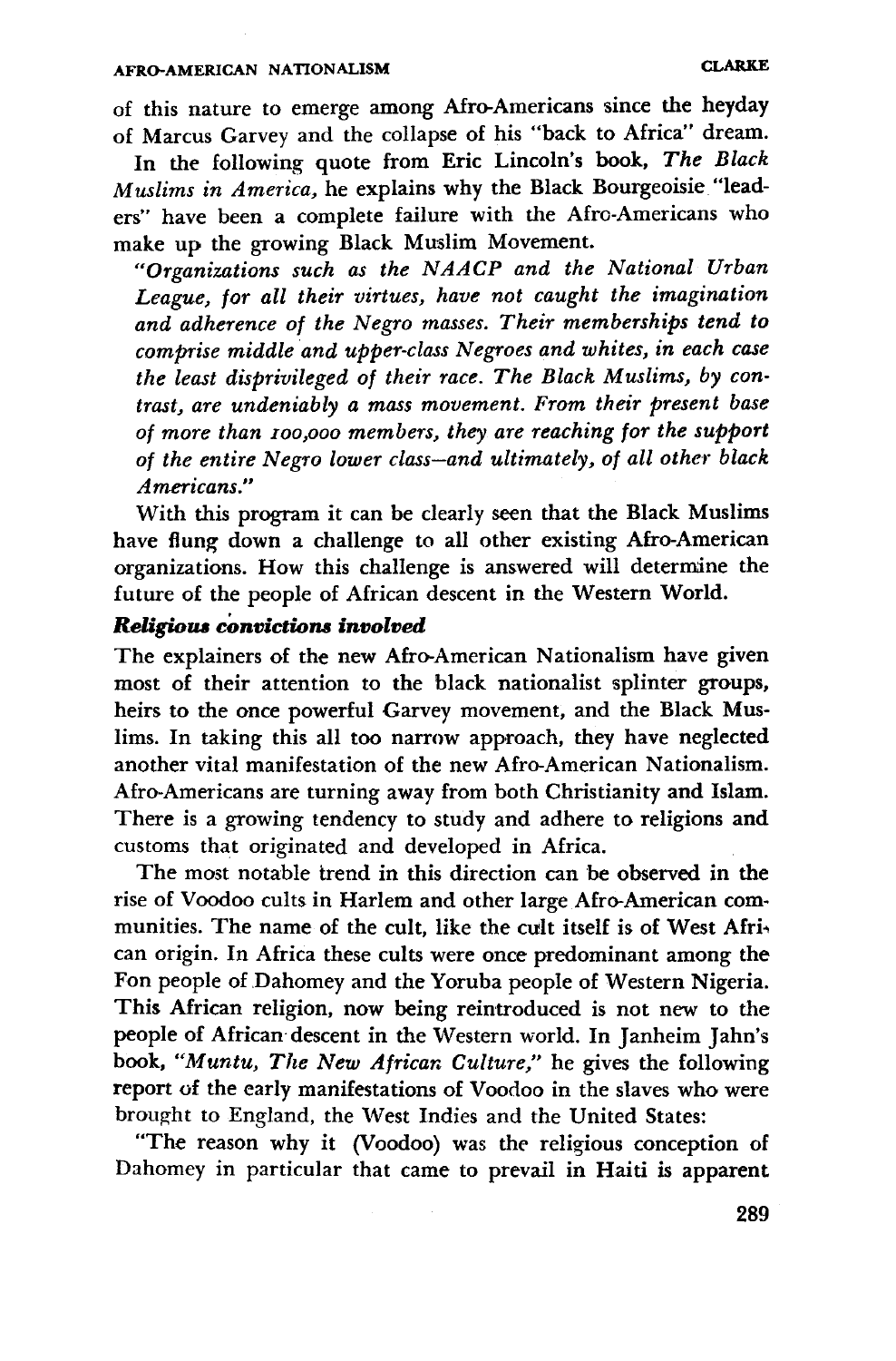from a London report of 1789 which tells us that ten to twelve thousand slaves were exported yearly from the Kingdom of Dahomey. The English exported only seven to eight hundred of these, the Portuguese about three thousand and the French the remainder. In other words more than six to eight thousand a year, were shipped to the French Antilles, above all to Saint-Dominique, as the principal French colony of Haiti was then called."

Moreau de Saint-Mery, a relative of the Empress Josephine, wrote several volumes on the plantation life of the transplanted African in the West Indies. He describes, among other things, a Voodoo ceremony.

"According to the Arada Negroes Voodoo means a great supernatural being, a snake that knows the past and the present and, through the medium of the high priestess foretells the future. These two are called King and Queen, Master and Mistress or Papa and Mama." The meeting takes place, he says, only secretly and at night, far from profane eyes . The initiated put on sandals and wrap themselves in red clothes. . . . Sacrificial gifts are brought, the King and Queen receive them. The receipts are used to meet the expenses of the community and assist needy members. Then follows an oath similar to that at the opening of the meeting and 'As fearful as the first,' an oath of secrecy and obedience."

In a recent announcement to his Afro-American brothers, Ofuntola Oserjeman, the self-proclaimed Priest of the Yoruba Temple of New Oyo (Harlem's new African name) called for <sup>a</sup> return not only to African religions, but to an African way of life in its entirety. In his message he says:

"We must Africanixe everything! Our names, our hats, our clothes, our clubs, our churches, our religion, our schools, home furnishings, businesses, holidays, games, arts, social functions, political parties, our manners and customs, etc., etc., etc.

"Begin with yourself today. You have nothing to lose or fear. It is as natural for persons of African descent to take and maintain the customs, dress and traditions of their motherland, as it is natural for persons of European descent to continue European customs and traditions in America. It is distinctly unnatural and degrading, even ridiculous, for persons of African descent to have and keep European customs and habits forced upon them during their enslavement. Our liberation must be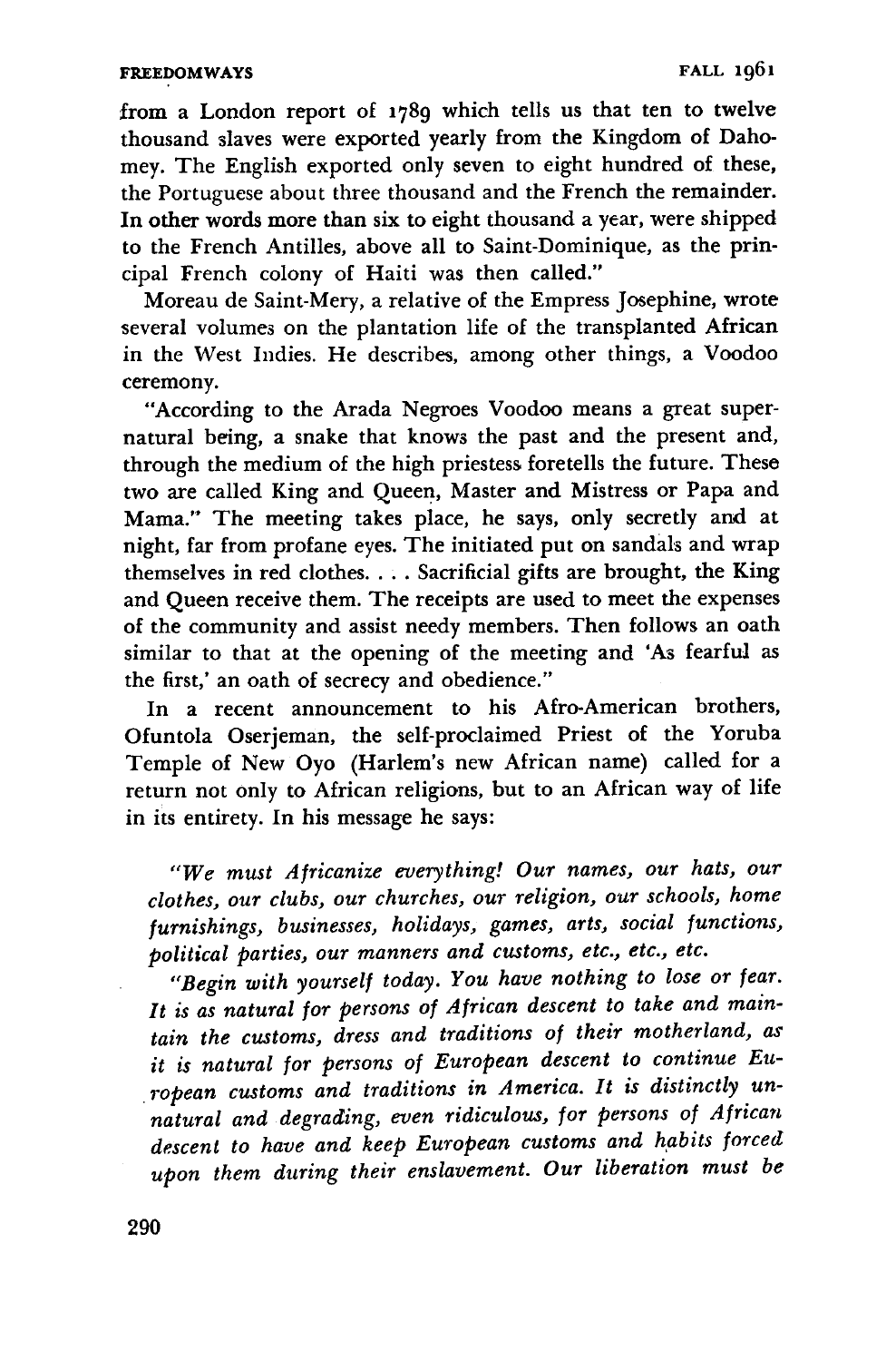complete. Every technique of slavery must be wiped out. We must begin with our so-called leaders. Support Africanization! Note to men: adopt the African look; cut the brim off your hats, you will look like you should, and less like an imitation. Change!"

And thus the Afro-Americans' search for identity continues. The search is both heroic and pathetic. In growing numbers Afro-Americans are turning back to old African religions and ways of life at a time when some Africans are beginning to turn away from them. The new African-minded Afro-Americans are accepting old African religions and ways of life, literally, at <sup>a</sup> time when the Africans are accepting these religions and ways of life, selectively and with some reservations.

All African life is now going through <sup>a</sup> period of transition and modernization. An attempt is being made to preserve the best of old African ways of life. In increasing numbers, Africans with a western education and a western oriented religion, principally Christianity, are beginning to feel spiritually unfulfilled. Now, with new insight, Africans are looking back and reevaluating the worth of old African ways of life, while concurrently looking forward to the building of modern and industrialized African states. Therefore, the direction and predicament of the African and the Afro-American is basically the same-being both progressive and regressive. Distance, years of separation and alien ways of life imposed by rulers not of their choosing, have created misunderstanding and a lack of coordination of effort between these two African people. This fact notwithstanding, the Africans and the Afro-Americans are traveling different roads to the same ultimate goal-the realization and projection of themselves as full-fledged and dignified human beings. The African heritage of history and culture is being reclaimed. The notion that Europe and North America represents the only accomplishment that can be called a civilization is no longer accepted and believed. The European concept of the Africans and the North American concept of the Afro-American is now being both questioned and challenged.

Among the Afro-Americans, particularly, very often the question is awkward and the challenge is ill-prepared. This is due, in part, to the fact that the new nationalist movements among Afro-Americans are led, mainly, by aroused proletarians, unlike the nationalist movements in Africa, whose leadership consist of <sup>a</sup> more articulate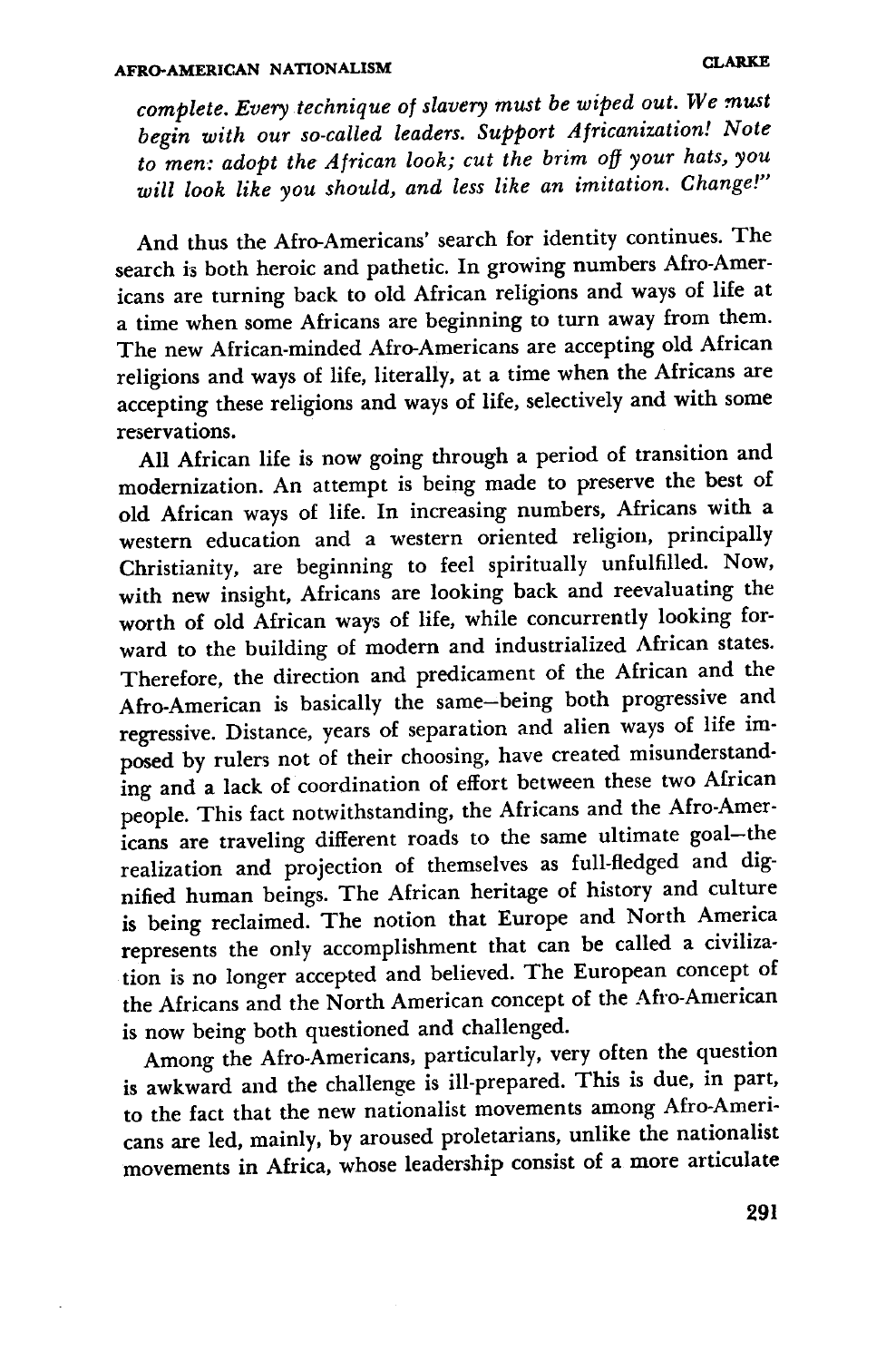educated elite. The new Afro-American nationalism was born, and is growing without the encouragement of the so-called "Negro leadership class."

The new Afro-American nationalists, with all their awkwardness and inadequacy, have learned a lesson and discovered a great truth that still eludes the "Negro leadership class" referred to here. They have learned the value of history and culture as an instrument in stimulating the spiritual rebirth of a people.

The cultural heritage of a people is directly related to their history. There can be no true understanding of the people of African origin in the United States until there is a better understanding, and more respect for, their African background. The culture of a people is the fuel that feeds the fires of their ambition, pride and self-esteem. There can be no meaningful advancement without this stimulation. A people must take pride in their history and love their own memories in order to fulfill themselves. This is the lesson, <sup>I</sup> believe, the new Afro-American nationalists are trying to learn and teach.

<sup>I</sup> think I can bring the picture clearer into focus by paraphrasing a statement made by Saunders Redding at the first "American Negro Writers Conference," in March, 1959-

"A people's ultimate purpose is to use their gifts to develop their awareness of themselves in order to become a better instrument for living together with other people. This sense of identity is the root by which all honest creative effort is fed. A people's relation to their culture is the same as the relation of a child to its mother's breast."

In spite of the charlatans and money changers who occasionally invade the camps of the new Afro-American nationalists, their influence continues to spread. Their numerous and conflicting programs leave much to be desired. There is a hunger among Afro-Americans for a new and more dynamic leadership. This hunger often drives them from one inadequate leader to another. The smug middle class leadership of organizations like the NAACP and the National Urban League have missed (or misjudged) the new tempo of restlessness among the Afro-American newly alerted masses . They still seem to think of this group as being uneducated, unwashed and unorganized-worthy of being led but not worthy of being touched or listened to. The American dream and the American promise of full citizenship, with dignity, after being so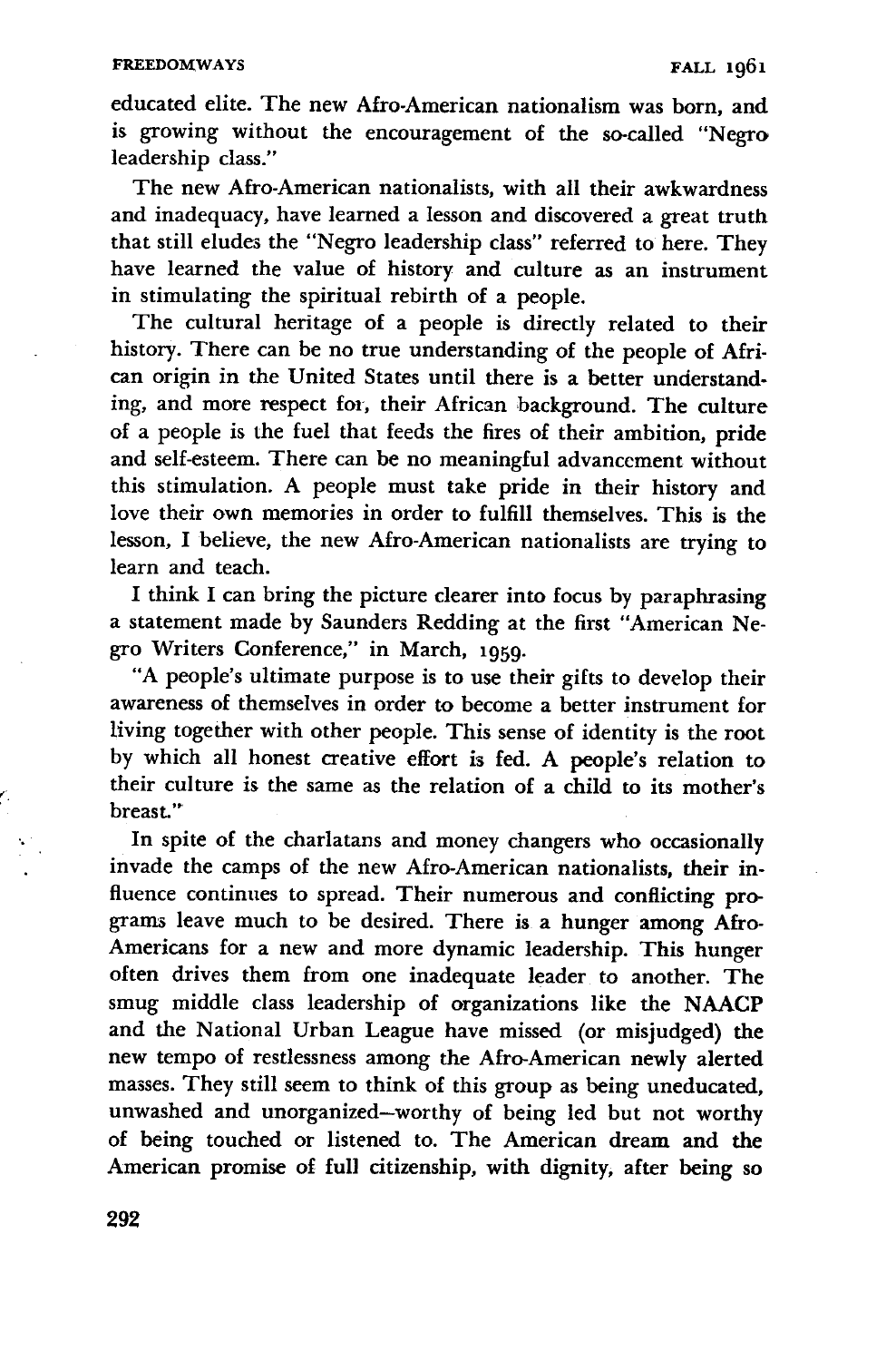long delayed, is now being discarded as a hope and an objective by large numbers of Afro-Americans . Africa has become the magic word and the new hope. There is now, in Harlem, an African oriented political party. This party-called the New Alajo Party recently sent out the following summons to action to its present and potential followers.

### "UNITY, ACTION, POWER"

"The re-Africanization of the black people of America has begun. Like yeast in a hot oven we are suddenly beginning to rise. Each person must do his part.

"In traditional Africa every person of  $I_4$  years of age must join a society to learn the culture, history, and political aims of his nation and his people. For 100 years blacks in America have grown old with little or no knowledge of themselves or political aims to which they should aspire . Now, for the first time the ALAJO PARTY has <sup>a</sup> school for the training of our people and their leaders.

"All leaders must be educated by their own people in their own aims. Our present leaders are not. That is why our power is wasted. The U.S. owes us millions of dollars in indemnity for slavery. We must have strong leadership to collect this money which is due to each family. You and your friends should join the ALAJO PARTY now to petition the U.S . to pay its debt to us.

Admittedly, the chances of collecting this vast indemnity are thin indeed. That is not the important point here. The fact that this issue has been placed on the agenda of things desired by the Afro-Americans and <sup>a</sup> demand has been made for its consideration represents a new and extreme approach to the plight of the people of African origin in the western world. This approach also represents a concession. There is now a growing number of Afro-Americans who have given up all hopes of ever being completely integrated American citizens.

The Priest Rev. Ofuntola Oserjeman Adefunmi, of the Yoruba Temple, Ogboni (Keeper of ancestral customs) is also chief and founder of the Alajo Party. According to his literature;

"By his initiation into the Priesthood of the Orisha-Yudu-Religion, he is the first of the blacks of America to return wholeheartedly to the culture and traditions of Africa. He is bound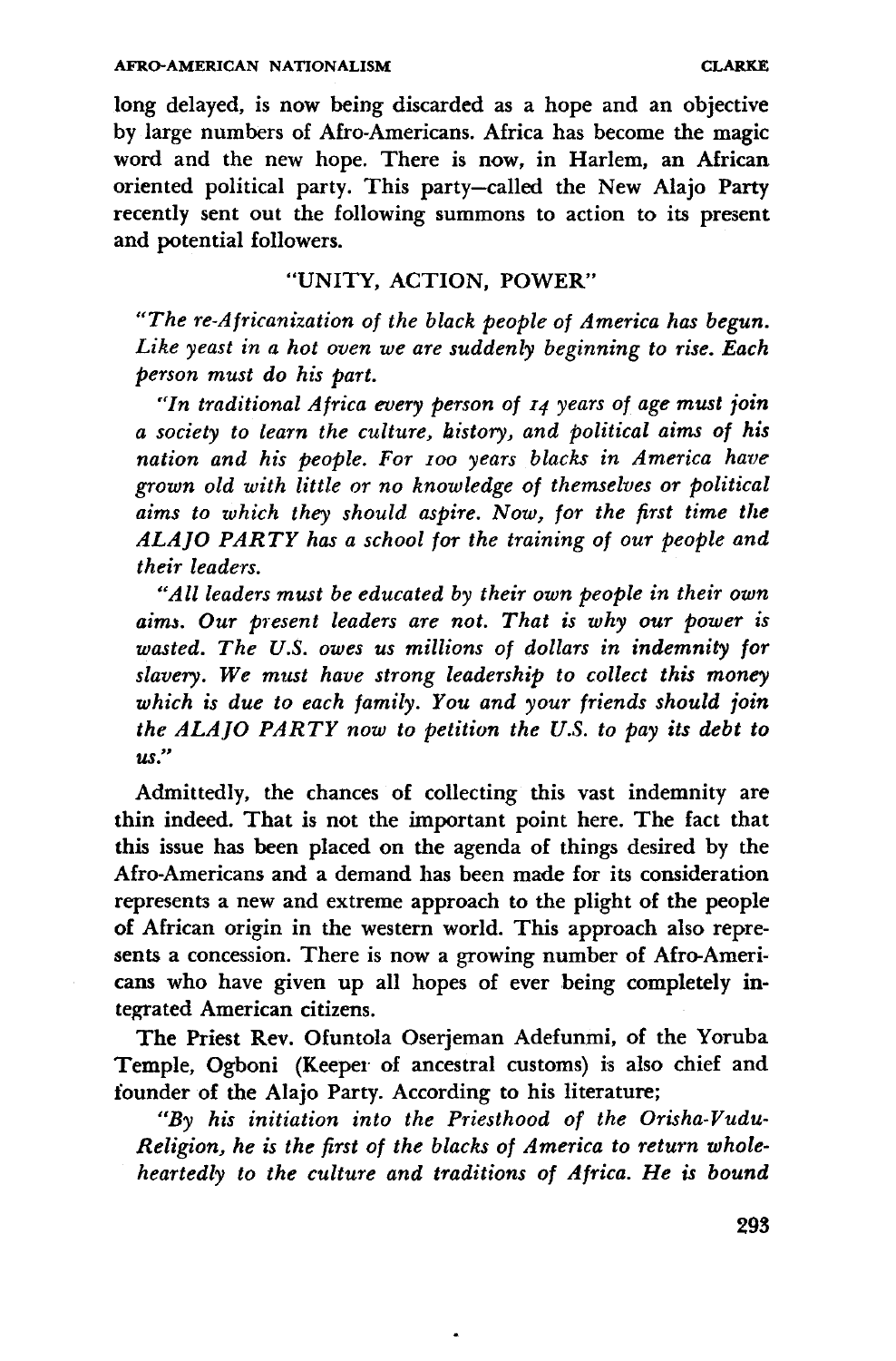therefore to uphold and establish the national customs of his Ancestors. He and the members of his party, and all who join them are adding new glory to the pageantry of West African civilization, as they sacrifice, not for barren integration or separation but to restore to Africans, born in America, the foundations of their cultural genius."

The position of Priest Rev. Adefunmi (like it or not) is clearmuch clearer than the position of the moderate Black Bourgeoisie "leaders," who are not leading. The Afro-American today represents a revolutionary force in the United States . Again, <sup>I</sup> think <sup>I</sup> should emphasize, the leadership of this force is basically proletarian. By proletarian <sup>I</sup> do not mean communist. The new Afro-American nationalists, like the African nationalists, are gravitating toward a form of African Socialism. This new African Socialism will be nothing more than a rehash and an updating of the old communal Socialism that existed in Africa for more than a thousand years before the European Karl Marx was born. An increasing number of thinking Africans and Afro-Americans are now looking back at their history and culture, and within themselves, for the spiritual and philosophical stimulus for their survival and direction.

On this matter the position of the new Afro-American nationalists is extreme, and presently there is no apparent middle ground. The Yoruba Temple nationalists represent a more articulate manifestation of this extreme position. Unlike most of the other Afro-American nationalists, they have created a sizeable body of literature explaining their point of view.

"The Yoruba Temple," the Priest Rev. Adefunmi explains, "is the advance guard for the change now being felt in the minds of every awaking Afro-American. It is farther ahead in its program for the future of the Afro-American than any society of its kind. In fact it is the only society of its kind in America. It is the only society which is the same in West Africa, Cuba, Haiti, Trinidad and Brazil, because it is African through and through.

"The soul of the black is his religion. The Yoruba Temple does not believe we can ever fully succeed by trying to be Negroes, Arabs or Jews. To be first class Americans we would have to be Europeans first. We have wasted ioo years trying to act and be like Europeans (Americans). This is ridiculous when you stop to think what foolishness this is . There is only one thing we can be-Africans, because that is what we were meant to be-face itl"